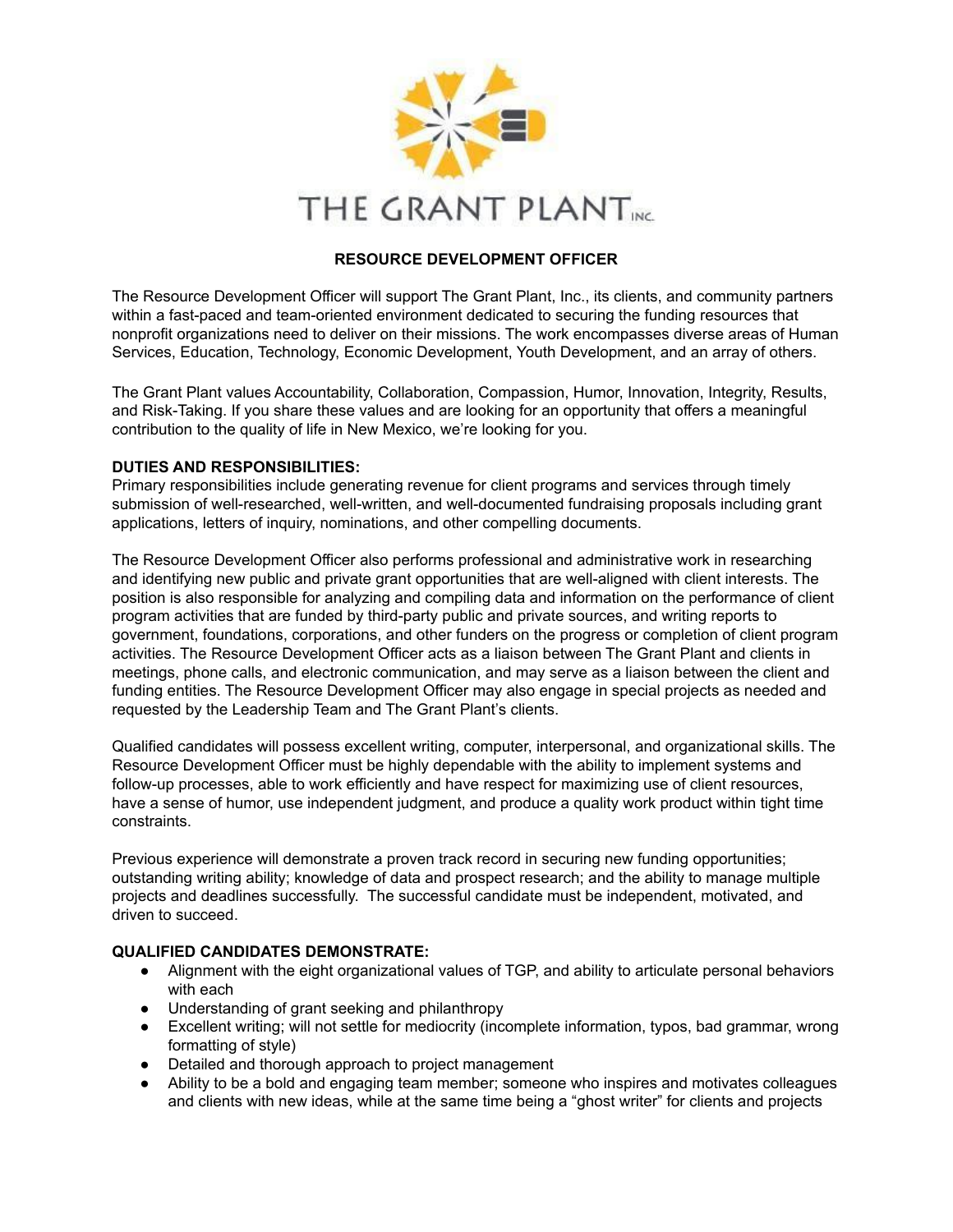

# THE GRANT PLANTIK

- Ability to strategically collect information and input while helping design programs and budgets; ability to move projects forward with limited information
- Evidence of success discerning what is important vs. urgent and prioritizing for maximum efficiency; ability to juggle multiple deadlines with grace and good humor
- The emotional intelligence to work effectively with diverse leaders and different personalities
- Problem-solving skills, with a combination of confidence and humility
- Effective and winning communication skills, both oral and written, and understands the importance of voice and listening to others during project development
- Ability to break down complex processes into systematic and simple descriptions
- Self-awareness, with an ability to treat all members of the community with respect and hold an accurate idea of one's own strengths and weaknesses
- Ability to accept and provide constructive criticism and edits of work
- Ability to deal with rejection in a healthy way
- Curiosity; life-long learner
- Absolute integrity and commitment to working in a team-based environment

## **MINIMUM QUALIFICATIONS:**

To perform this job successfully, an individual must be able to perform each essential duty satisfactorily. The requirements listed below are representative of the knowledge, skills, and/or abilities required. Reasonable accommodations may be made to enable individuals with disabilities to perform the essential functions.

- **Knowledge, Skills and Abilities** Comprehensive knowledge of standard professional practices, procedures, equipment, and techniques; knowledge of grant writing techniques.
- **Education and/or Experience** Bachelor's degree required with a minimum of three years' related experience in grant writing and research. Master's degree preferred.
- **Communication Skills** Ability to write detailed reports and correspondence; ability to speak effectively before groups of clients or employees of an organization**;** ability to listen and get clarification; demonstrated group presentation skills; participation in meetings.
- **Written Communication** Ability to write clearly and informatively; vary writing style to meet needs; present numerical data effectively; able to read and interpret written information such as federal, state, and foundation Requests for Proposals, federal guidance documents, and procedure manuals.
- **Mathematical Skills** Ability to calculate figures and amounts such as program budgets and matching or challenge grant requests.
- **Reasoning Ability** Ability to solve practical problems and deal with a variety of concrete variables in situations where only limited standardization exists; ability to interpret a variety of instructions furnished in written, oral, diagram, or schedule form.
- **Professionalism** React well under pressure; meet deadlines regardless of uncontrollable forces; treat others with respect and consideration regardless of status or position; accept responsibility for own actions; follow through on commitments; maintain professional appearance. Demonstrated commitment to professional development through continuing education and/or active memberships in relevant associations or organizations.
- **Planning/Organizing** Ability to prioritize and plan work activities; use time efficiently; plan for additional resources; set goals and objectives; organize or schedule other people and their tasks; develop realistic action plans.
- **Dependability** Ability to meet multiple deadlines; follow instructions; respond to management direction; keep commitments; commit to reaching goals; complete tasks on time.